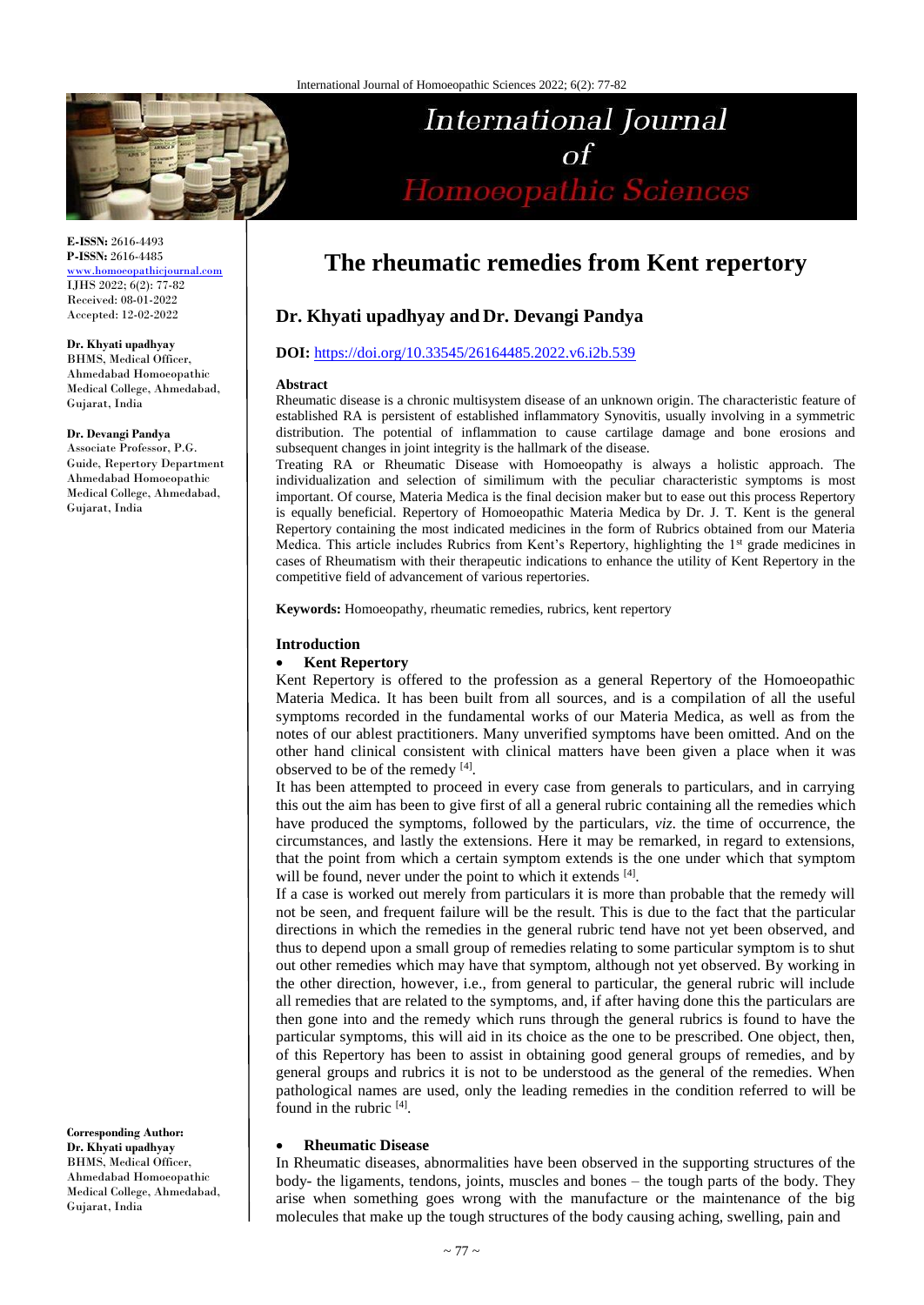stiffness and sometimes heat, redness and gross inflammation<sup>[5]</sup>.

## **Classification**

There are about 50 different groups of rheumatic disorders that are clubbed together under 2 main Labels-Arthritis and rheumatism. Arthritis literally means the inflammation of a joint. Rheumatism, on the other hand, is a term commonly used to describe aching, pain, inflammation and stiffness in the muscles and the connective tissues.

Though the term arthritis covers some 100 separate diseases which mainly affect joints and the tissues surrounding them, definite forms of the disease can be grouped together under the following main groups:

(a) Rheumatoid arthritis, (b) Spondylitis, (c) Osteoarthritis,

(d) Gout, (e) Rheumatic fever or Acute rheumatic arthritis.

To a homoeopath, the name of a disease process, its classification or nosology is not at all important nor is its knowledge essential as he treats each case on the totality of the symptoms in a patient. However, a proper diagnosis of the disease or a sure knowledge of its cause or causes often facilitates the selection of a suitable remedy [5].

#### **Etiology**

The etiology of most of the rheumatic diseases still remains obscure. No definite single cause or causes are known for any of the above mentioned diseases. It would appear that a rheumatic disease may arise as a result of the interplay of a number of factors some of which are determined by the constitution of the patient and his family history while other result from physical and mental strains and still others are of environmental or occupational origin.

It is, however, generally accepted that rheumatic diseases are excited or aggravated by one or more of the following factors:

- (a) Trauma or injury, mental or physical,
- (b) Chronic strain caused by overworking a limb or a joint, or by faulty posture while working,
- (c) Heredity, familial influences or body constitution.
- (d) Hormonal deficiencies arising from the non-functioning or malfunctioning of the endocrinal glands, as in women in menopausal or post-menopausal periods.
- (e) Psychological factors causing an emotional disturbance. It may, for example, arise from an excessive and longcontinued worry or from pent-up negative emotion.
- (f) Metabolic disturbances leading for example, to accumulation uric acid.
- (g) Recent researches carried out in many countries have established that prolonged malnutrition or deficiencies of essential nutrients in diet can excite or precipitate a rheumatic disease [5].

#### **Incidence of Rheumatic Diseases**

Rheumatic diseases and more particularly those that cause disability or deformity constitute a serious economic and medical problem in Europe and the U.S.A., taking as much as about 10% of the general practitioners' time for their diagnosis and treatment. It is true that the incidence of these diseases is high in cold and in temperate climates yet recent surveys in the tropical and subtropical regions indicate that the populations of these regions are not exempted from their attacks though some of the rheumatic diseases tend to be less severe in these regions [5].

#### **Rubric Rheumatic from Kent Repertory with Therapeutic indications of few Remedies Extremities-pain rheumatic**

*Abrot., acon.,* act-sp., *aesc. agar.* alumn., am-m., *ant-t., apis., arg-m.,* Arn., *ars-i.,* Ars., Aur-m-n., *aur.,* Bad., bapt., *bell.,* Benz-ac., Bry., *cact., calc-p., calcs., calc., camph.,* cann-s., *caps., carb-ac., carb-s., carbv.,* card-m., *caul.,* Caust.,cedr.,Cham.,Chel., *china., chin., cimic.,* clem., Colch., *coloc., corn., crot-c.,croth., crot t.,* cupr., *dig., dulc.,* elaps., eup-per., eupho., *ferr ar.,* ferrp., *ferr.,* Form., *gels.,* grat., *guai., ham.,* hell., *hep.,*  hydrc., *ign., kali-ar., kali-bi., kali-c.,* kali-chl., Kali-i., kalip., *kali-s.,* Kalm., *lac-c., lach., lact-ac.,* led., Lyc., *mag-c.,*  mag-p., mag-s., Med., meph., merc-i-f., merc-i-r., merc sul., *merc., mez.,* mill., mur-ac., Nat-a., *nit-ac.,* nux-m., *nuxv.,* ol an., pall., *petr., ph-ac., phos.,* Phyt., plat., *psor.,* Puls., *ran-b.,* Rhod., Rhust., *ruta., salac.,* Sang., Sars., sec., *sep., sil.,* spig., squil.,stann., *stel.,* stict., Sulph., *syph., tarent.,* ter., teucr., thuj., *valer., verat.,* viol-t., zinc. [2]

right to left : Lyc. left to right : Lach., naja., *rhus-t.*

acute: Acon., *ant-c., ars.,* asc-c., *bell.,* Bry., calc-s., caul., *cham. chel.,* chin-s., chin., cimic., Colch., *dulc.,* glon., ign., *kalibi., kalm., lacc., lach.,* Merc., *nuxv., puls., rhod.,* R hus-t., sal-ac., sang., verat. alternating with gastric, symptoms : Kali-bi. chest affection : Led. diarrhœa : Cimic., dulc., *kali-bi.* dyspnœa : Guai. eruptions : Crot-t., staph.

hæmorrhoids : Abrot. pain in heart : Benz-ac.

pulmonary troubles : Kali-bi. cold,

after a: Acon., arn., *bry., calc-p.,*  calc., *coloc., dulc.,* gels., *guai., merc., nit-ac.,* ph-ac., *rhus-*

*t.,* sulph. amel. : *Guai., lac-c.,* Led., Puls., Sec.

becoming: *Ph-ac.,* Rhus-t. weather : Ars., Bry., Calc-p., carb-v., *colch., dulc., kali-bi., kalm.,* nit-ac., *nux-v., ph-*

*ac., phos., puls., rhod.,* Rhus-t., sul-ac., *tub.*

diarrhœa

checked : *Abrot.*

chronic, in : *Nat-s.*

following : *Kali-bi.*

drive him out of bed : Cham., *ferr.,* lac-c., led., Merc., sulph., *verat.* eruptions, acute, after : Dulc.

gonorrhœa, after suppressed : *Clem.,* con., *cop.,* crot-h., daph., alm., *lyc.,* Med., *phyt., puls., sars., sep., sulph.,* Thuj. injured parts : *Caust.* mercury, abuse of : Arg-m., arn.,

asaf., *bell.,* calc., *carb-v., cham.,* Chin., Guai., Hep., *kali-*

*i., lach.,* lyc., mez., *nit-ac.,* ph-ac., *phyt.,* podo., puls., rhod., Sars., *sulph.,* valer. overheated and exertion from : *Zinc.* perspiration, with : Form., Merc., *sulph., til.* spring : *Colch.*

suppressed hæmorrhoids : *Abrot.*

syphilitic: *Benz-ac., fl-ac.,* kali-bi., Kali-i., kalm., *merc., nitac., phyt.* warm

weather, in : Colch., *kali-bi.*

first warm days: Bry.

in places least covered by flesh : Sang extending,

upward : *Kalm.,* Led. to lower limbs : *Kali-c.*

**Therapeutics indications of all 1st grade remedies**-

## **1. Aconite**

Aconite is one of our most useful remedies in acute rheumatic fevers.

It is easily recognized by its great characteristics-high fever, dry hot skin, and its dreadful apprehension and restlessness.

Without the apprehension and restlessness we should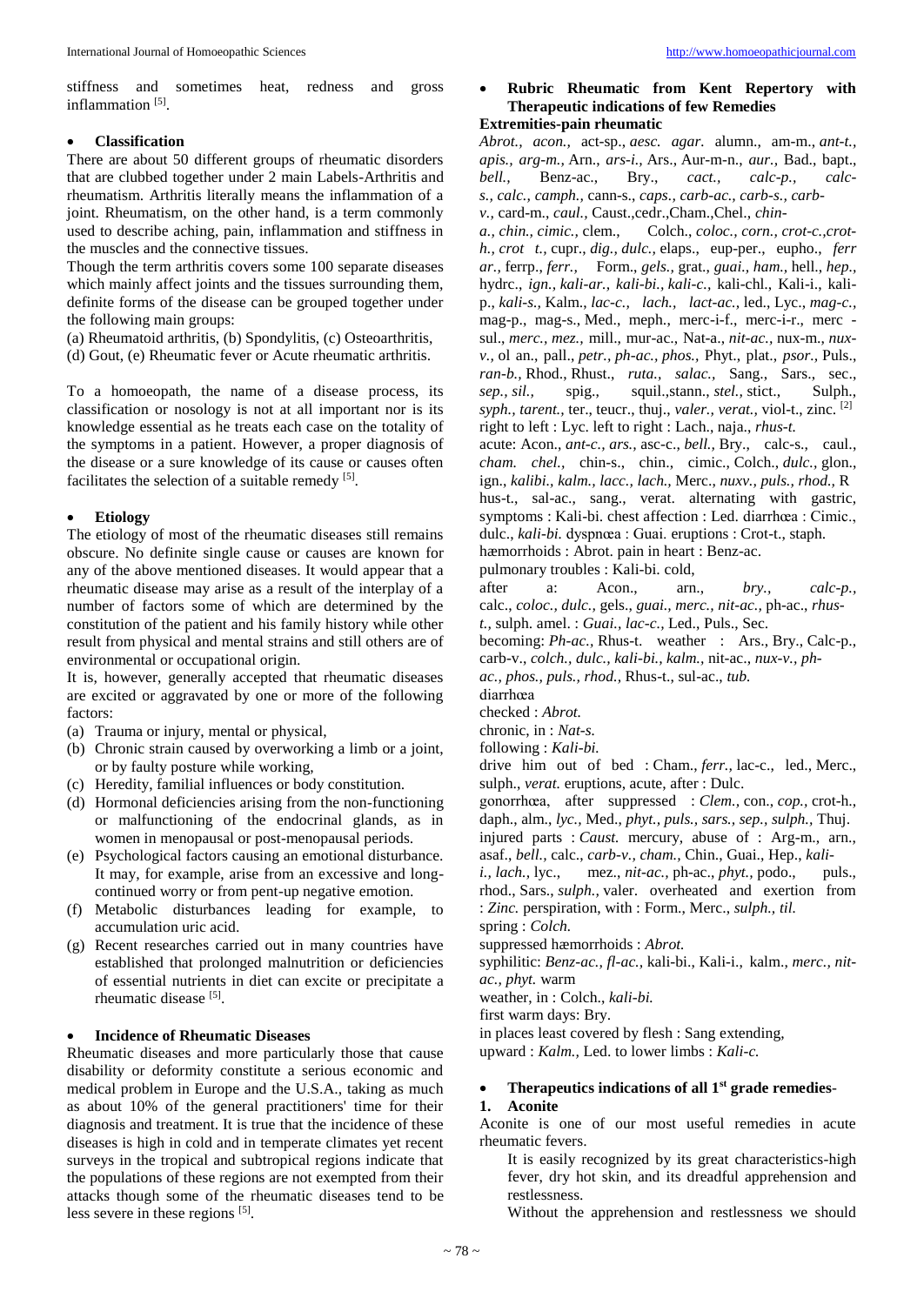never think of employing it.

As a rule it is only of use early in the disease before it has localized.

In acute articular rheumatism it is of value early, when the attack is sudden, when there is the hot dry skin, thirst and restlessness with the fever.

All the inflammation is in the cellular and serous tissues; it has no effect upon the joint itself. [6]

# **2. Arnica**

Arnica is one of our most valuable remedies in articular or muscular rheumatism arising from a traumatic condition, when the accompanying symptoms correspond.

In inflammatory rheumatism it may become of use when the great prostration, together with the excessive sensitiveness to touch, is present. In whatever condition, the sore bruised feeling is always present, and paramount in importance. It follows well after Aconite, Veratrum viride and Apis.

After Arnica, Aconite, Arsenicum album, Bryonia and Rhus tox. Follow well.

Aggravations: Touch, Motion, Walking. [6]

# **3. ARS ALB**

Arsenicum may be of value in any form of rheumatism where the characteristic pains are shooting, burning, lancinating; where there is the great restlessness, peculiar thirst and extreme prostration.

a. Everything about Arsenicum is intense.

- b. The heart symptoms are of importance.
- c. After Arsenicum, Nux vomica, Sulphur and Apis follow well  $[6]$

# **4. AUR-MUR-NAT**

Boring pains are very marked in the pathogenesis of this salt; over left eye, skull, chest, tibiae, and bones generally.

- Symptoms agg. cold wet weather; from October to spring (headache).
- $\blacksquare$  -Old cases of rheumatism or gouty pains.
- Compare
- Arg. n., Ars., Bad., Bry., Crot., Con., Graph., Hep., Iod., kali bich., Kali iod., Lyc., Merc., Nit. ac., Pho., Sul., Thuj.
- Causation
- Vexation (jaundice). [2]

# **5. Badiaga**

Soreness of muscles and integuments; worse motion and friction of clothes, with sensitiveness to cold. Stitches in nape, scapulae.

Pain in small of back, hips and lower limbs. Very stiff neck. Muscles and skin sore, as if beaten. Worse by cold. Better, by heat. [1]

# **6. Benzoic Acid**

Benzoic acid is useful in gouty conditions with concretions in the joints and in syphilitic rheumatism; useful in gout after the failure of Colchicum; useful in arthritic conditions.

The gouty concretions mark the depth of the conditions where Benzoic acid may be called for.

Aggravations: AT NIGHT, ON MOTION, FROM WINE. [6]

## **7. Bryonia Alba**

Bryonia is a major remedy in all types of rheumatic troubles where its modalities are marked. It is not indicated in the onset of rheumatic troubles, but after a few days of increasing distress in acute conditions, and at any time in chronic manifestations. In rheumatic complaints the agg. from motion is not unusual, but this modality, together with the relief from lying on the painful side, and the marked > from perspiring, are the strongest leaders for its usefulness.

Aggravations – Motion, Walking, Walking In Open Air, Touch, Cold, Morning and Evening.

Ameliorations- Sitting, Lying On Painful Side, Warmth of Bed, Sweat.<sup>[6]</sup>

# **8. Calcarea Phosphoricum**

Calcarea phos. is very similar to Calc. carb. but does not have as extensive use as the former, probably because we have not appreciated sufficiently the place of the double salts.

The relation of Calc. phos. to bodily construction is considerable, both from the standpoint of bio-chemistry and from its homoeopathic application.

Rheumatic troubles calling for Calc. phos. are of a chronic nature, always very much worse as cold weather comes on and practically well in summer.

Aggravations- Getting Wet In Rain, After Getting Chilled, Change To Cold Weather.

- **Morning and Night.**
- After eating [6]

# **9. Causticum**

Causticum is of great value in those rheumatic conditions that present a paralytic tendency with weakness--usually single parts are affected; there is apt to be contractions of the flexor tendons with stiffness of joints; the tearing pains that shift rapidly from place to place; all these present a picture not uncommonly seen and one in which Causticum does wonderfully good work.

If the use of Caust. Is carried to the point where the patient manifests rheumatic contraction of the tendons of the extremities, it may be successfully antidoted by Guaiac.

Aggravations: Evening, Night, Beginning to Walk, Dry Cold Air.

Ameliorations: Warmth of Bed, Morning, After Continued Walking<sup>[6]</sup>.

# **10. Chamomila**

Chamomilla is especially adapted to those women and children of a nervous, excitable temperament suffering from rheumatic troubles; the patient is peevish and irritable and whines continually--if a child, is soothed by petting; the adult is very sensitive to pain, it seems unendurable and they continually whine and complain.

- The aggravations are marked, especially at night while in bed; the pains become unendurable driving them out of bed and compelling them to move about. [6]

# **11. Chelidonium**

For rheumatic troubles about the chest and abdomen Chelidonium must be considered.

It is always associated with hepatic affections.

The pain under the right shoulder blade is seldom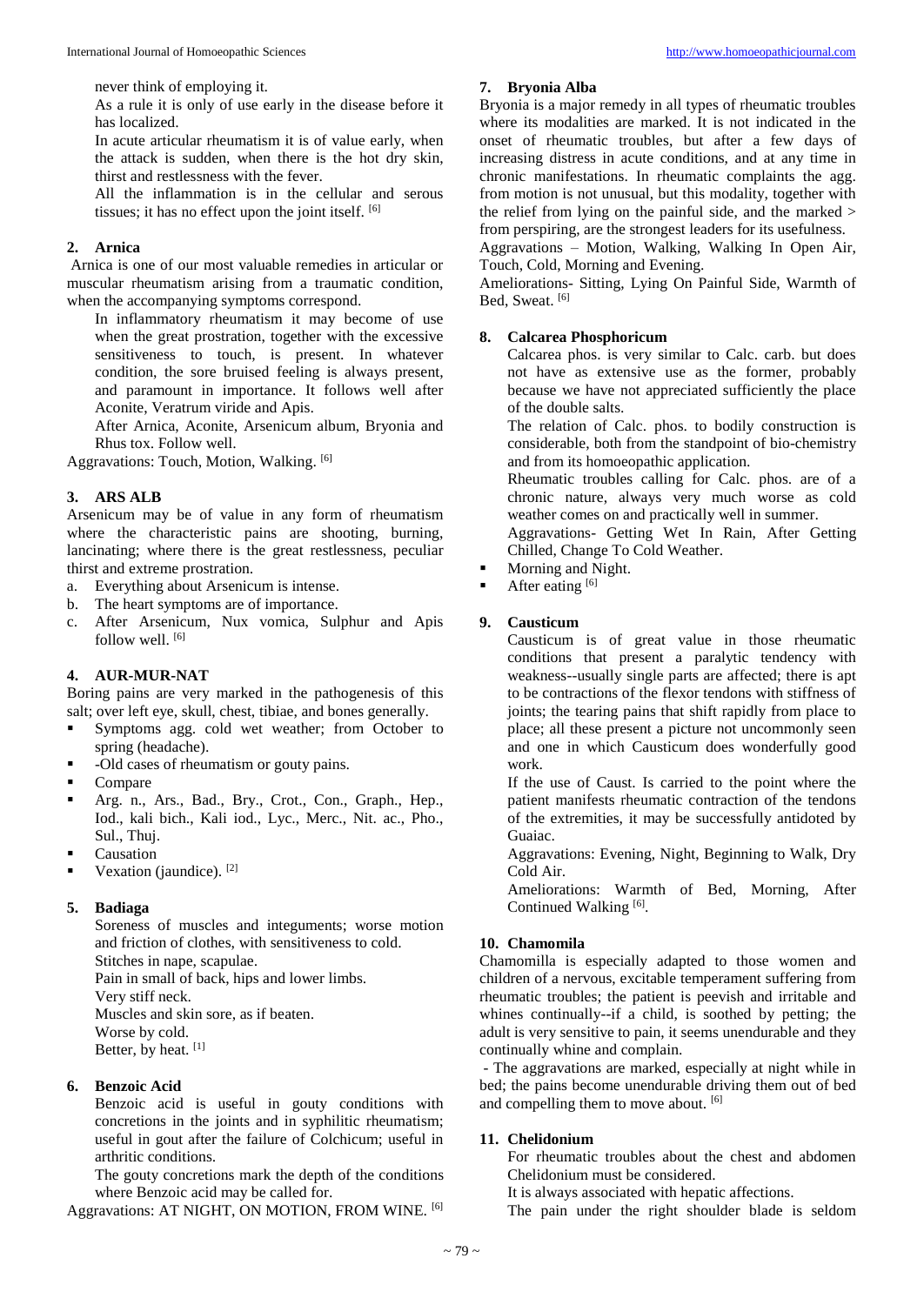The patient is extremely sensitive to touch of the affected part; this is especially true in articular troubles of the right ankle.

Chelidonium antidotes Bryonia. [6]

## **12. China**

Cinchona has been more or less overlooked in the study of rheumatic troubles, yet it holds a place of no mean importance.

It is more apt to be called for in those who have lost large quantities of the normal fluids of the body, who are attacked with muscular or inflammatory rheumatism.

If fever is present it is either intermittent or remittent; there is hard red swelling of the joints; the parts affected are excessively sensitive to touch but > by hard pressure; the characteristic tearing jerking pains, with the peculiar symptoms of the back-make a unique group of symptoms that indicates Cinchona unquestionably as the remedy.

Cinchona is compatible with Calc. phos. and Ferrum; it is complementary to the latter. [6]

# **13. Colchicum**

Colchicum is a remedy often called for in cold damp weather or locations, especially in spring or autumn.

It acts on the fibrous tissues, on the periosteum and synovial membranes of joints, especially the small joints; it does not tend to suppuration.

It acts over that part of the nervous system governing the functions of voluntary motion.

It is useful in gouty or rheumatic conditions, especially if associated with gastric disturbances; it has its indications for epidemic gastric rheumatism.

In acute or chronic rheumatism, with or without fever, after getting thoroughly wet it may be indicated; in rheumatic iritis; in the metastasis of rheumatic or gouty conditions to the heart.

If gouty conditions are suppressed it hastens relapse of the rheumatic picture.

Spigelia antidotes Colchicum where the heart is involved.

Colchicum follows Lyc. well.

Compare Bry. in gouty conditions; colchicum's symptoms express less energy than Bryonia's, but they are more serious. [6]

#### **14. Formica Rufa**

The sudden appearance of the pains in rheumatic and gouty conditions, and their darting from left to right or right to left, mark the use of Formica.

These pains may be more truly described as darting rather than wandering; there is more rapid change than we think of in wandering.

When indicated it has a field in old chronic conditions with great weakness of mind and body.

Compare Apis, Bryonia, Dulcamara.

Aggravations: From Slightest Motion, From Cold, At night in bed.

Ameliorations: From Pressure [6]

## **15. Guaiacum**

Guaiacum is useful in rheumatic affections, especially after the abuse of mercury; in rheumatism with contractions of tendons or fibrous tissues; in the growing pains of children; in women suffering from rheumatic conditions when associated with ovarian and menstrual irregularities; when there is a tendency for alteration of affections of the tonsils and rheumatic troubles; or rheumatic symptoms associated with osteomalacea, caries or other bone conditions, often tubercular.

Guaiacum antidotes Causticum, Rhus tox.

It is compatible after Causticum, Mercury.

Compare Kali hydr., Mezereum, Phytolacca, Rhododendron, Stillingia.[6]

## **16. Hepar Sulph**

Hepar is especially to be thought of after the abuse mercury in scrofulous patients when the marked indication for the remedy are present.

In rheumatic troubles the result of exposure to cold dry winds and in suppurative articular arthritis it is one of the first remedies in importance.

In all articular affections the hot red swollen joint with the marked agg. from touch and  $>$  from wrapping up the joint warmly, together with the general symptoms of Hepar, make a picture not seen elsewhere in our materia medica.<sup>[6]</sup>

## **17. Kali Bichromicum**

The constitution of the Kali bichromicum patient is the fair and fat--what might be called chubby.

The pains are constantly shifting from place to place, making us think of Pulsatilla, but almost always the catarrhal manifestations of the drug will assert themselves in connection with the rheumatic conditions.

The alternation of the gastric disturbances with the rheumatic conditions is also peculiar, especially if one occurs in the spring and the other in the fall.

The rheumatic iritis of Kali bichromicum occupies no mean place in its symptomatology.

 Aggravations: While lying down, Afternoon and Evening, Morning, Cold Air, In The House, Sitting, Standing, Touch. • Ameliorations- Walking, Heat, Motion of Affected Part [6].

#### **18. Kali-Iod**

In chronic periosteal rheumatism of syphilitic origin with intolerable nocturnal bone pains; in chronic rheumatism with spurious ankylosis; in gout with much involvement of the synovial membranes and inability to help himself; any of these states with the above symptoms will repay the study of Kali iodatum. [6]

#### **19. Kalmia**

Kalmia should never be forgotten in rheumatic states.

There are the acute pains going from joint to joint with violent fever, the attack centering with particular violence in the ankles, which are swollen and agg. from the least motion.

It should be considered in the metastasis of rheumatic fever to the heart.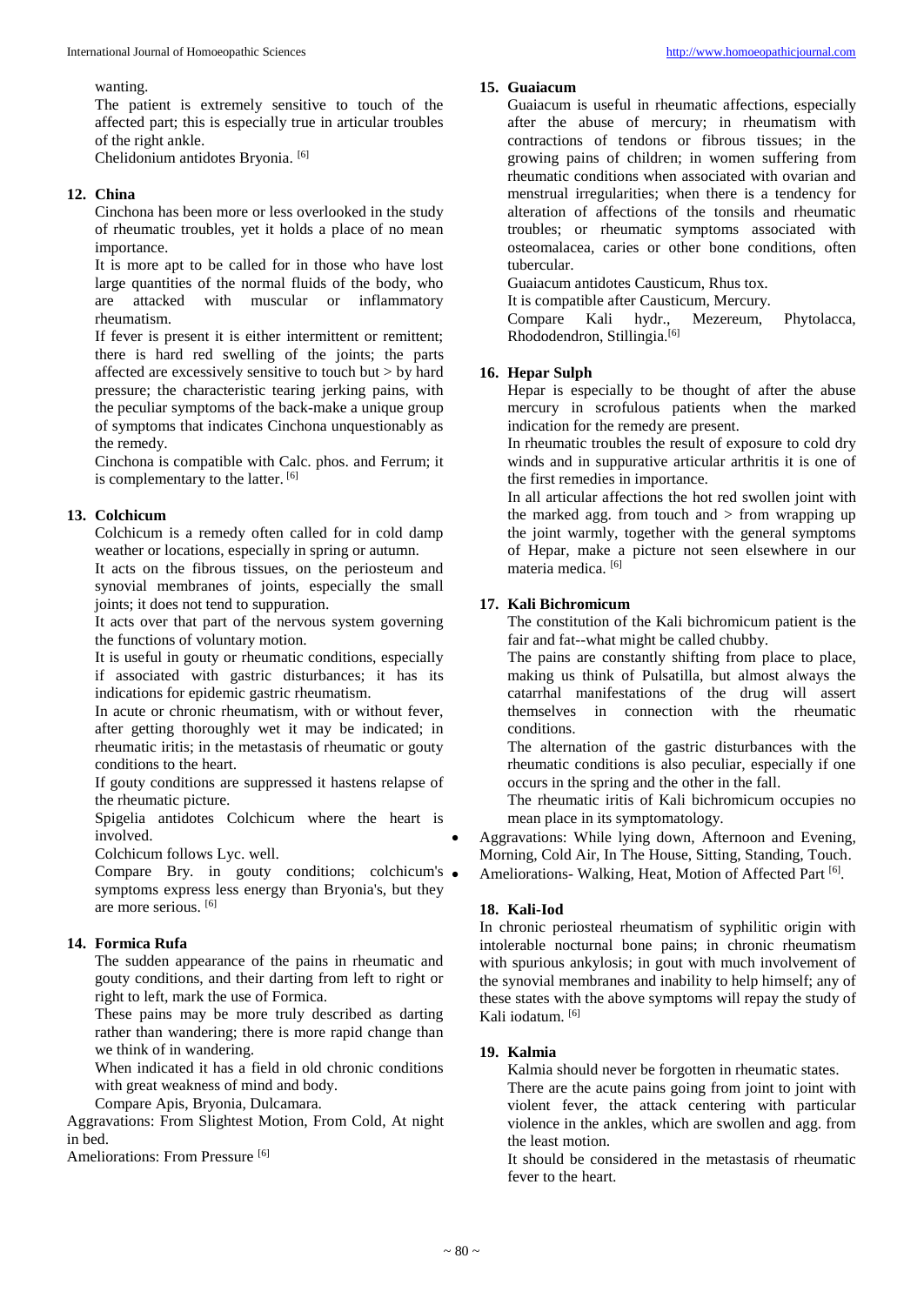The pains go from above downward in the joints.

Compare Benzoic acid and Lycopodium in gouty conditions; Kali bi., Lycopodium, Pulsatilla and Rhus tox. in rheumatic conditions; Spigelia in rheumatic endocarditis. [6]

# **20. Lachesis**

In acute inflammatory rheumatism with swelling of joints, with the marked tendency to metastasis to the heart, and its numerous subjective symptoms, the characteristics will bring this wonderful remedy to the fore.

- Compare Bryonia, Gelsemium, Mercury, Pulsatilla, the snake venoms. [6]

# **21. Ledum Pal**

Ledum is a very old and well tried remedy, and one whose characteristics stand out clearly.

With these there can be no mistake in identifying its place, where it will prove its value.

Compare Arnica, Hamamelis, Ruta, in conditions following injuries. [6]

# **22. Lycopodium**

A remedy especially valuable in lumbago after Bryonia alb.; a valuable remedy in chronic rheumatism always agg. until evening and in warmth; pains agg. on right side; in chronic gout with chalky deposits in the joints; in chronic rheumatism of hands and fingers, which are swollen and puffy. [6]

# **23. Medorhinum**

The sphere characteristic of Medorrhinum is marked by much disturbance and irritability of the nervous system from centre to periphery.

Its pains are intolerable, tensive, shooting, neuralgic.

It produces tension, involuntary tension which cannot be relaxed except by voluntary effort of will.

Its nerves are easily shocked, it is easily startled at the least sound.

Its restlessness is  $>$  by clutching the hands very tightly. [6]

# **24. Mercurius**

The rheumatic or arthritic pains of Mercurius are tearing stinging, agg. at night in bed with profuse sweat which does not relieve.

It will be of marked assistance in these symptoms, especially in syphilitic or complicated cases affecting the joints which are red and shiny, and in old cases of gout with shining red swellings. [6]

# **25. Natrum Ars**

Aching in joints, wandering pains, pains running from above downward, never staying in one place long, mark this remedy in rheumatic conditions.

Natrum ars. partakes more of the nature of the Natrum group than of Arsenicum, yet it has the great restless traits of the latter.[6]

# **26. Phytolacca**

Phytolacca has a definite field in rheumatic conditions and is not considered as often as it should be.

Subacute rheumatism, pains affecting especially the long bones or the tendinous attachments of the muscles; sometimes the pains seem to be in the periosteum; they are generally burning, shooting, always worse at night and in damp weather.

Rheumatic conditions of the back and hip joints of a chronic form, dull aching pain, agg. Damp weather.

Wandering gout, passing rapidly from one joint to another, with swelling and redness.

Rheumatism affecting the periosteum, sheaths of nerves and fascia.

Rheumatic or syphilitic affections of fibrous tissues and periosteum; only affects the fibrous sheaths of the nerves.

Syphilitic and mercurial rheumatism; gonorrhoeal rheumatism.

Rheumatism of the heels of a very obstinate nature only > by keeping the heels higher than the body.

Rheumatism affecting the dorsal muscles.

The pains fly from one part to another; patient is pale and puffy.

General stiffness of the extremities with tearing pains.

Glands swollen, associated with syphilitic and gonorrhoeal rheumatism, joints swollen; agg. damp weather.<sup>[6]</sup>

# **27. Pulsatilla**

Rheumatism, rarely highly inflammatory; joints may be swollen with sharp stinging pains which are usually erratic; they constantly change from place to place; pains mostly tearing, agg. by pressure and by moving slowly about, > from cold and agg. by warmth and in the evening.

Often called for in gouty symptoms from over-eating, gonorrhoeal rheumatism, or from suppressions of any kind.

Pulsatilla is one of our greatest remedies in metastases of all kinds when the indications call for it--and the indications are pronounced to those who would see. [6]

# **28. Rhododendron**

Rhododendron has a field of usefulness in rheumatic pains brought on by damp cold weather; in rheumatism of a gouty nature with arthritic nodes.

In rheumatism of the cervical and thoracic muscles, or rheumatic neuralgia, especially of the aponeuroses, with pains which do not admit of the limbs coming to rest.

All symptoms reappear with rough weather, and mark the modalities of the remedy.

Bryonia, Clematis and Rhus tox. antidote Rhododendron.<sup>[6]</sup>

# **29. Rhustox**

Rhus tox. is one of the most valuable remedies in rheumatic conditions; it may be effective in every form of rheumatism, and is often called for because it affects the whole body.

It may be safely chosen when the marked indications are clear; the marked aggravations and ameliorations of the remedy point its field of usefulness. [6]

# **30. Sanguinaria**

Sanguinaria finds a very useful place in rheumatism of the right arm and shoulder when the characteristic modalities and concomitants are present. Rheumatism in All Joints with Swelling and Spasmodic